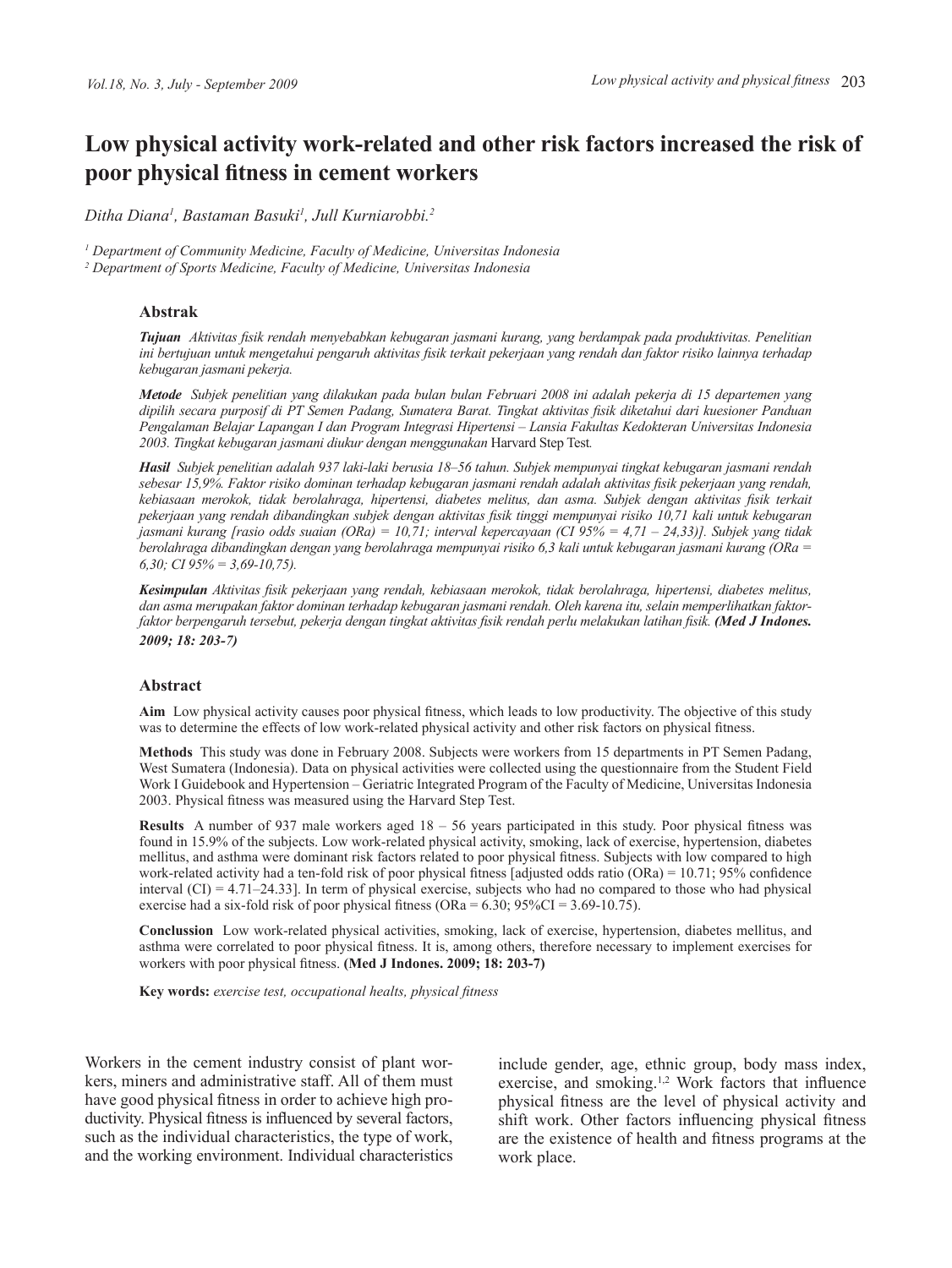Changing life styles, such as the lack of physical activities, have caused non-infectious diseases to rise. The lack of physical activity and low work-related physical activity may cause positive balance energy changes. This increases fat deposits which is manifest in those with low physical fitness, and in turn, this may lead to the rise of non-infectious diseases.<sup>3,4</sup> The workers in the cement plant were found to have poor physical fitness.

This study aimed to determine the effects of low workrelated physical activity and other risk factors on poor physical fitness.

# **METHODS**

The subject consisted of male workers of PT Semen Padang, a cement factory located in West Sumatra (Indonesia). These men must have worked for at least one year and have undergone annual health medical check-ups in February 2008.

Data on age, marital status, and education, year of starting work, household-related physical activities, work-related physical activities, exercise, and smoking habits were obtained using a form especially constructed for this study. Physical fitness was determined by Harvard Step Test. The test was performed by the resident general practitioner.

Subjects were considered to have poor physical fitness if the results of the Harvard Step Test were either low or very low. Subjects considered to have good physical fitness are subjects with either moderate, good, or very good results.

Data on work-related activities were collected using the questionnaire from the Student Field Work I Guidebook and Hypertension – Geriatric Integrated Program of the Faculty of Medicine, Universitas Indonesia 2003.5

Work-related activities were categorized as low, moderate, and high. High work-related activities were the work done by diggers and laborers; moderate workrelated activities include work by carpenters, dustmen, stonemasons, doing such work as drilling, painting, hand cutting; while low work-related activities were work by the office workers, office custodian, and those doing sewing, typing, instrument panel monitors, etc.

Smoking was expressed by the Brinkman index (nonsmoker/light smoker/moderate/ heavy smoker). Physical exercises were determined for the last six months (no exercise/light exercise/heavy exercise).

Since the prevalence of poor physical fitness in the workers was not high, the risk for poor physical fitness was analyzed by logistic regression, $6$  with Stata version. $9$ 

Ethical approval for the research was obtained from the Ethical Commission of the Faculty of Medicine, Universitas Indonesia, Jakarta.

# **RESULTS**

There were 940 potential candidates for this study. However, three subjects did not fill questionnaires, leaving 937 subjects for analysis. The prevalence of poor physical fitness was 15.9%. Subjects with good and poor physical fitness were similarly distributed in terms of age, marital status and education. Subjects with college level education were more likely to be at risk for poor physical fitness compared to those with senior high school level of education (Table 1).

|                                            | Good physical<br>fitness<br>$(n = 788)$ |               | Poor physical<br>fitness<br>$(n = 149)$ |               | Crude<br>odds | 95%<br>Confidence | p     |
|--------------------------------------------|-----------------------------------------|---------------|-----------------------------------------|---------------|---------------|-------------------|-------|
|                                            | n                                       | $\frac{0}{0}$ | $\mathbf n$                             | $\frac{0}{0}$ | ratio         | Interval          |       |
| Age                                        |                                         |               |                                         |               |               |                   |       |
| $18 - 30$ years                            | 49                                      | 6.2           | 8                                       | 5.4           | 1.00          | Reference         |       |
| $31 - 40$ years                            | 222                                     | 28.2          | 45                                      | 30.2          | 1.24          | $0.55 - 2.80$     | 0.602 |
| $41 - 56$ years                            | 517                                     | 65.6          | 96                                      | 64.4          | 1.14          | $0.52 - 2.48$     | 0.746 |
| <b>Marital status</b>                      |                                         |               |                                         |               |               |                   |       |
| Unmarried                                  | 34                                      | 4.3           | 9                                       | 6.0           | 1.00          | Reference         |       |
| Married                                    | 750                                     | 95.2          | 140                                     | 94.0          | 0.71          | $0.33 - 1.50$     | 0.366 |
| Divorced                                   | 4                                       | 0.5           | $\theta$                                | 0.00          | $n/a*$        |                   |       |
| <b>Education</b>                           |                                         |               |                                         |               |               |                   |       |
| Senior High School                         | 694                                     | 88.1          | 126                                     | 84.6          | 1.00          | Reference         |       |
| College                                    | 51                                      | 6.5           | 18                                      | 12.1          | 1.94          | $1.10 - 3.44$     | 0.022 |
| University                                 | 43                                      | 5.4           | 5                                       | 3.3           | 0.64          | $0.25 - 1.64$     | 0.356 |
| Length of work                             |                                         |               |                                         |               |               |                   |       |
| $<$ 10 years                               | 186                                     | 23.6          | 43                                      | 28.9          | 1.00          | Reference         |       |
| $11-20$ years                              | 212                                     | 26.9          | 28                                      | 18.8          | 0.57          | $0.34 - 0.96$     | 0.033 |
| $>$ 20 years                               | 390                                     | 49.5          | 78                                      | 52.3          | 0.87          | $0.57 - 1.31$     | 0.490 |
| * <i>* 1 - - * - * - *</i> * 1 : - 1 : 1 - |                                         |               |                                         |               |               |                   |       |

Table 1. Some demographic characteristics and the risk of poor physical fitness

 $n/a$  = not applicable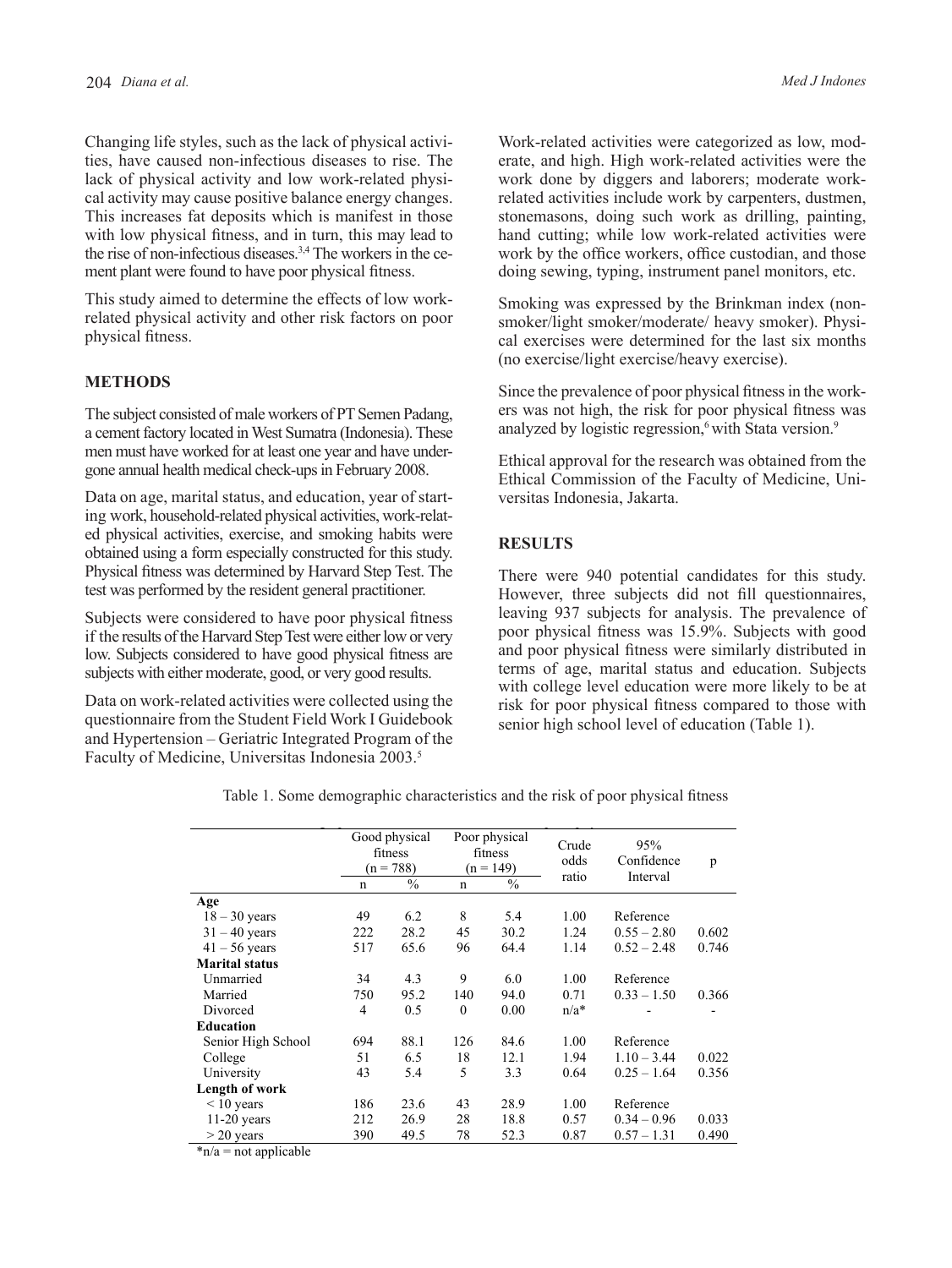Table 2 showed that subjects with good and poor physical fitness were similarly distributed with respect to household-related physical activities, body mass index, and history of kidney diseases.

In the final model (Table 3), exercise, smoking, a history of hypertension, diabetes mellitus, and asthma were found to be the dominant risk factors related to poor physical fitness.

Subjects with moderate work-related activities had a fourfold risk to be of poor physical fitness compared to those with high work-related physical activities. Those with low

work-related activities had a ten-fold risk to be of poor physical fitness. Furthermore, in terms of exercise, subjects lacking exercise had a six-fold higher risk to be of poor physical fitness. However, no relationship was found between light smokers to poor physical fitness.

Nevertheless, subjects who were heavy smokers tend to have a higher risk for poor physical fitness compared to nonsmokers and moderate smokers. Moderate smokers were four times at risk, while heavy smokers were nine times at risk for poor physical fitness.

Table 2. Household-related physical activities, body mass index and kidney disease and the risk of poor physical fitness Table 2. Household-related physical activities, body mass index and kidney disease and the

|                            |     | Good physical<br>fitness<br>$(n = 788)$ |     | Poor physical<br>fitness<br>$(n = 149)$ |       | 95%<br>Confidence<br>Interval | P     |
|----------------------------|-----|-----------------------------------------|-----|-----------------------------------------|-------|-------------------------------|-------|
|                            | n   | $\frac{0}{0}$                           | n   | $\frac{0}{0}$                           | ratio |                               |       |
| Household-related physical |     |                                         |     |                                         |       |                               |       |
| activities                 |     |                                         |     |                                         |       |                               |       |
| Moderate                   | 14  | 1.8                                     | 2   | 1.3                                     | 1.00  | Reference                     |       |
| Low                        | 774 | 98.2                                    | 147 | 98.7                                    | 1.33  | $0.30 - 5.91$                 | 0.708 |
| <b>Body Mass Index</b>     |     |                                         |     |                                         |       |                               |       |
| Normal                     | 427 | 54.2                                    | 81  | 54.4                                    | 1.00  | Reference                     |       |
| Underweight                | 22  | 2.8                                     | 7   | 4.7                                     | 1.68  | $0.69 - 4.06$                 | 0.251 |
| Poor                       | 5   | 0.6                                     |     | 0.7                                     | 1.05  | $0.12 - 9.14$                 | 0.962 |
| Overweight                 | 161 | 20.4                                    | 27  | 18.1                                    | 0.88  | $0.55 - 1.42$                 | 0.609 |
| Obese                      | 173 | 22.0                                    | 33  | 22.1                                    | 1.01  | $0.65 - 1.56$                 | 0.980 |
| <b>Kidney disease</b>      |     |                                         |     |                                         |       |                               |       |
| No                         | 776 | 98.5                                    | 146 | 98.0                                    | 1.00  | Reference                     |       |
| Yes                        | 12  | 1.5                                     | 3   | $2_{.0}$                                | 1.15  | $0.61 - 2.18$                 | 0.663 |
|                            |     |                                         |     |                                         |       |                               |       |

and asthma and the risk of poor physical fitness Table 3. The relationship between work-related physical activity, exercise, smoking, hypertension, diabetes mellitus

|                          |                          |                              | Poor physical |                              |            |                   |       |
|--------------------------|--------------------------|------------------------------|---------------|------------------------------|------------|-------------------|-------|
|                          | Good physical<br>fitness |                              | fitness       |                              | Adjusted   | 95%<br>Confidence | P     |
|                          | $\mathbf n$              | $(n = 788)$<br>$\frac{0}{0}$ | $\mathbf n$   | $(n = 149)$<br>$\frac{0}{0}$ | odds ratio | Interval          |       |
| Work-related physical    |                          |                              |               |                              |            |                   |       |
| activities               |                          |                              |               |                              |            |                   |       |
| High                     | 523                      | 66.4                         | 41            | 27.5                         | 1.00       | Reference         |       |
| Moderate                 | 143                      | 18.1                         | 48            | 32.2                         | 3.96       | $2.32 - 6.77$     | 0.000 |
| Low                      | 122                      | 15.5                         | 60            | 40.3                         | 10.71      | $4.71 - 24.33$    | 0.000 |
| <b>Exercise</b>          |                          |                              |               |                              |            |                   |       |
| Yes                      | 396                      | 50.3                         | 19            | 12.7                         | 1.00       | Reference         |       |
| N <sub>0</sub>           | 392                      | 49.7                         | 130           | 87.3                         | 6.30       | $3.69 - 10.75$    | 0.000 |
| Smoking                  |                          |                              |               |                              |            |                   |       |
| Non-smoker               | 120                      | 15.2                         | 7             | 4.7                          | 1.00       | Reference         |       |
| Light smoker             | 449                      | 57.0                         | 34            | 22.8                         | 0.86       | $0.35 - 2.14$     | 0.753 |
| Moderate smoker          | 176                      | 22.3                         | 62            | 41.6                         | 3.74       | $1.54 - 9.08$     | 0.004 |
| Heavy smoker             | 43                       | 5.5                          | 46            | 30.9                         | 9.23       | $3.60 - 23.67$    | 0.000 |
| <b>Hypertension</b>      |                          |                              |               |                              |            |                   |       |
| No                       | 756                      | 95.9                         | 131           | 87.9                         | 1.00       | Reference         |       |
| Yes                      | 32                       | 4.1                          | 18            | 12.1                         | 2.33       | $1.04 - 5.20$     | 0.038 |
| <b>Diabetes mellitus</b> |                          |                              |               |                              |            |                   |       |
| N <sub>0</sub>           | 766                      | 97.2                         | 136           | 91.3                         | 1.00       | Reference         |       |
| Yes                      | 22                       | 2.8                          | 13            | 8.7                          | 2.96       | $1.10 - 7.94$     | 0.031 |
| Asthma                   |                          |                              |               |                              |            |                   |       |
| N <sub>0</sub>           | 787                      | 99.9                         | 143           | 96.0                         | 1.00       | Reference         |       |
| Yes                      | 1                        | 0.1                          | 6             | 4.0                          | 7.47       | $0.42 - 132.48$   | 0.171 |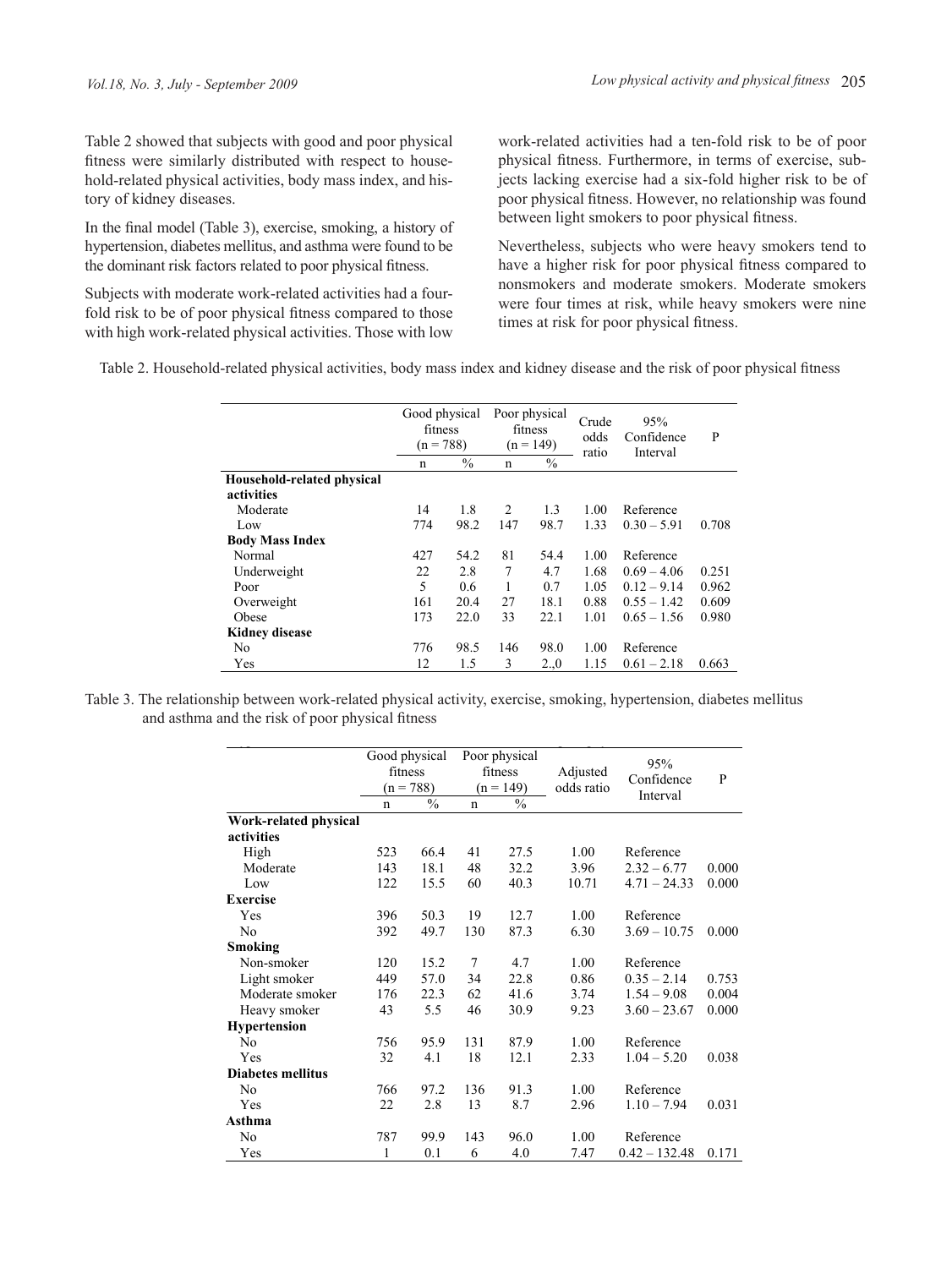#### **DISCUSSION**

There were several limitations in this study. Firstly, there may be information bias originating from interviewing techniques. The interviewers may have prior knowledge about the dependent variable, the effects of physical fitness. They might also fit the subject's answers to their own knowledge. To reduce the bias, the interviewers were trained using the questionnaires. Secondly, there may be recall bias since assessment of physical activities was conducted with an interview using questionnaires, which relied on the subjects' memories. To minimize recall bias, examples were given to the subjects during the interview.

On the positive side, this study had a fairly large sample. Only 3 out of 940 candidates dropped out of the study. Interviews and examinations were conducted by resident medical doctors with sufficient knowledge about the study.

Poor physical fitness was found in 15.9% of the subjects. This compares with a previous study, where the prevalence among adults is 13.9%.<sup>7</sup> Other studies among employees in South Sumatra, Jakarta, West Java, and Bali in 2002 however found the prevalence of poor physical fitness to be higher  $(72.5\%)$ .<sup>8</sup>

The final model showed that subjects with moderate work-related physical activities had almost four times  $(OR = 3.96; p = 0.000)$  the risk of poor physical fitness, while those with low work-related physical activities had 10.7 times the risk of poor physical fitness  $(OR=10.71; p = 0.000)$  compared to those with high physical activities. This result showed a strong relationship between work-related physical activities and poor physical fitness.

Several studies have shown the correlation between physical activity and physical fitness. A previous study among young workers in northern Finland showed that workers with heavy physical activities have better physical fitness compared to workers with light physical activities.<sup>9</sup>

A survey in the United States reported that in 2004, 24% young adult Americans (less than 18 years old) had only light physical activities.<sup>10</sup> Another study among 9,824 adult men (aged 35 – 79 years old) in Puerto Rico found that the risk of heart disease increases 34% in subjects with light physical activities.<sup>11</sup>

This study did not find a correlation between light smoking and physical fitness. On the other hand, moderate and heavy smokers had a higher risk of poor physical fitness compared to nonsmokers. This was similar to the results of previous studies among employees in South Sumatra, Jakarta, West Java, and Bali in 2002, which also showed that smoking, increased the risk of poor physical fitness by about 74%.12

A history of hypertension also increased the risk of poor physical fitness. This finding was similar with previous studies.<sup>13,14</sup>

A history of diabetes mellitus increased the risk of poor physical fitness. This was similar with previous studies on the correlation between glucose intolerance and physical activity to low habitual energy expenditure and physical fitness. The study was conducted in the United Kingdom with 775 subjects aged 45-70 years. A negative correlation was found between high blood glucose level and physical fitness ( $P \le 0.01$  in men and  $P < 0.001$  in women)  $15$ 

Finally, this study showed that a history of asthma moderately  $(P = 0.171)$  increased the risk of poor physical fitness. A multivariable assessment of the 6-min walking test among 53 patients with chronic obstructive pulmonary disease in Holland found that 29 of them can do a short distance walking test  $(P = 0.005)$ .<sup>16</sup>

In conclusion, work-related physical activities, smoking, exercise, hypertension, diabetes mellitus, and asthma were correlated to poor physical fitness. It is therefore necessary to prevent poor physical fitness by implementing exercises.

### **Acknowledgments**

The authors would like to thank all the subjects who willingly participated in this study. We would also like to express our appreciation to PT Semen Padang in West Sumatera for facilitating this study.

## **REFERENCES**

- 1. Departemen Kesehatan Republik Indonesia. Petunjuk teknis kebugaran jasmani. Jakarta: The Department; 2005.
- 2. Panduan kesehatan olahraga bagi petugas kesehatan. [Revised 2007 Jun 14; cited 2008 Sep 18]. Available from: http://www.depkes.go.id/download/Panduan20% Kesehatan%20Olahraga.pdf.
- 3. Locke CT, Ainsworth. The relationship between pedometer-determined ambulatory activity and body composition variables. [revised: 2002 Jan 05; cited 2007 Jun 30]. Available from: http://www.nature.com/ijo/journal/v31/